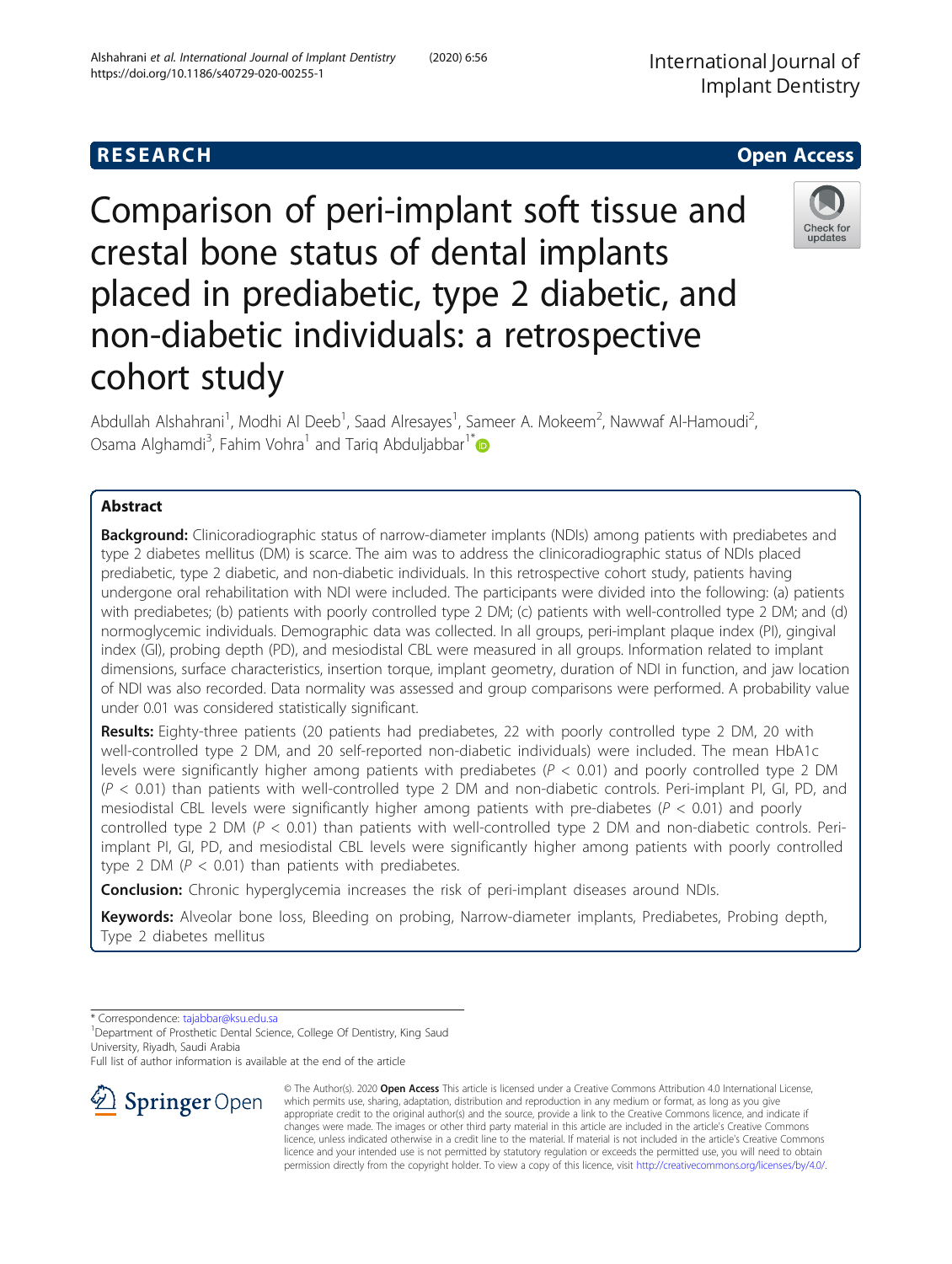The narrow-diameter implants (NDIs) are gaining popularity in clinical implant dentistry and related research as the chances of osseous augmentation and other invasive surgical procedures that may lead to complications such as nerve damage, wound dehiscence, uncontrolled hemorrhage, graft failures, and infections are minimal compared with conventional dental implants (diameter ≥ 4 mm) [\[1](#page-6-0)–[3](#page-6-0)]. In indexed literature, the precise definition of NDIs remains controversial; however, dental implants with a diameter of up to 3.5 mm are categorized as NDIs [[2,](#page-6-0) [3\]](#page-6-0). In an experimental study on canine-models, Chang et al. [\[4](#page-6-0)] reported that NDIs osseointegrate in a manner to conventional dental implants. According to Klein et al. [\[3\]](#page-6-0), NDIs demonstrate success rates of up to 100% and can remain functionally stable in posterior load-bearing areas in both jaws. Furthermore, results from a systematic review and meta-analysis, reported that the survival rates of NDIs and regular diameter implants are comparable [\[5](#page-6-0)].

Chronic hyperglycemia is manifested in patients with prediabetes and poorly controlled type 2 diabetes mellitus (DM) [[6,](#page-6-0) [7\]](#page-6-0), and is a risk factor of periodontal and peri-implant diseases  $[6-13]$  $[6-13]$  $[6-13]$  $[6-13]$  $[6-13]$ . In vitro studies  $[14, 15]$  $[14, 15]$  $[14, 15]$  $[14, 15]$ have reported that the formation and accumulation of advanced glycation endproducts in gingival and systemic tissues is increased in patients with chronic hyperglycemic conditions. These end products interact with their receptors (receptors for advanced glycation endproducts [RAGE]) and this causes an increased formation of proinflammatory cytokines such as interleukin [IL] 1β and tumor necrosis factor alpha (TNF-α) [\[14](#page-6-0), [15](#page-6-0)]. These pathophysiological mechanisms have been associated with an increased peri-implant soft tissue inflammation (clinically manifested as an increased gingival index [GI] and probing depth [PD]) and crestal bone loss (CBL) around dental implants. Results from an experimental study [[16\]](#page-6-0) on rats showed that an impaired glycemic status jeopardizes implant osseointegration and compromises implant stability. In the study by Alrabiah et al. [[17\]](#page-6-0), levels of AGEs in the peri-implant sulcular fluid were significantly higher among patients with prediabetes and poorly controlled type 2 DM compared with patients without DM. However, under optimal glycemic control, dental implants can demonstrate successful stability and osseointegration, which is similar to that observed in systemically healthy individuals [\[18\]](#page-6-0). In the present study, it is hypothesized that the soft-tissue inflammatory parameters and CBL around NDIs are compromised in patients with poorly controlled type 2 DM and prediabetes compared with patients with wellcontrolled type 2 DM and systemically healthy controls.

The aim of the present retrospective cohort study was to assess the peri-implant soft-tissue and CBL around NDIs placed in patients with prediabetes, poorly and well-controlled type 2 DM, and non-diabetic individuals.

#### Methods

# Ethics approval and consent to participate

The study was designed, conducted, and reported following the Consolidation Standards of Reporting Trials statement. The present study was performed following guidelines recognized by the Declaration of Helsinki as revised in 2013 for experimentation involving human patients. Ethical approval was obtained from the ethics research committee of center for specialist dental practice and clinical research, Saudi Arabia (UDCRC/019-12). Withdrawal was inconsequential. Signing the consent form was mandatory for all individuals.

#### Study design and recruitment of participants

The present study was based on a retrospective cohort design and was conducted among residents of Riyadh, Saudi Arabia. All participants were recruited from the outpatient department center for specialist dental practice and clinical research. Patients were given verbal and written information about the objectives and methods of the present study. All individuals were invited to ask questions. Individuals that agreed to participate in the present study were requested to read and sign a consent form. Prior to signing the consent form, participants were again invited to ask questions in case they had any. Inclusion standards were as follows: patients diagnosed with prediabetes  $[19]$  and type 2 DM  $[20]$ , and selfreported systemically healthy individuals with normal hemoglobin A1c (HbA1c) levels, and individuals that agreed to have HbA1c levels measured (see [supplemen](#page-5-0)[tal](#page-5-0) STROBE checklist).

## Exclusion criteria

Pregnant and/or lactating women, edentulous patients, patients with periodontitis, self-reported smokeless tobacco (ST) chewers and tobacco smokers, and patients with other self-reported medical anomalies including but not limited to type 1 DM, HIV positive and patients diagnosed with AIDS, renal diseases, hepatic disorders, and cardiovascular diseases were eliminated. Moreover, NDIs placed in grafted sites and patients that declined to sign the consent form were excluded. From a radiographic perspective, X-rays in which implant-abutment junction (IAJ) was not clearly visible for technical reasons were eliminated. Furthermore, patients that reported to have undergone non-surgical and/or surgical periodontal/peri-implant interventions were excluded.

#### Questionnaire

Using a structured questionnaire demographic information (age, gender, daily tooth brushing, and flossing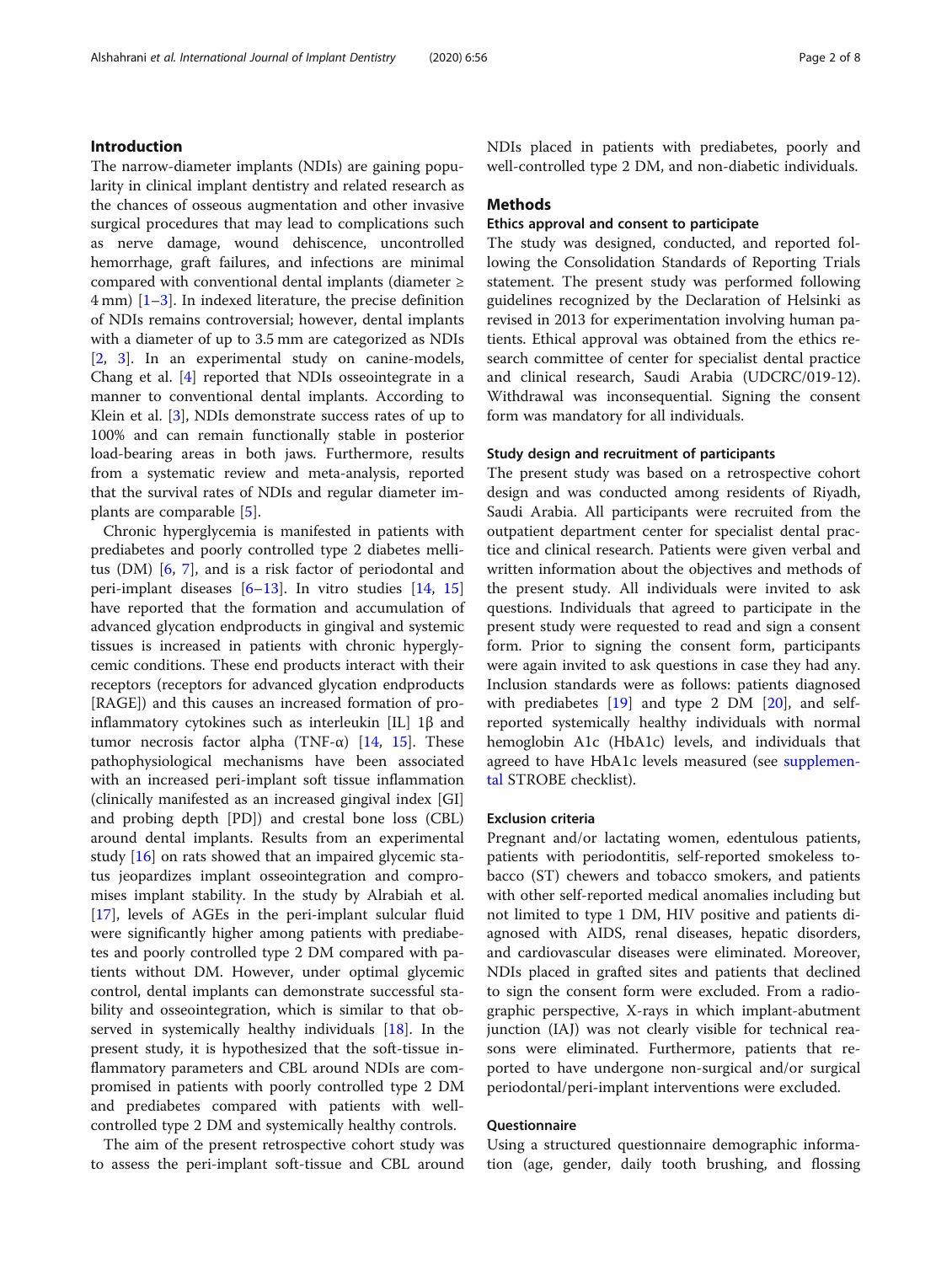habits; duration of prediabetes and type 2 DM; and family history of hyperglycemia) was recorded. The questionnaire also gathered information about the education status. All participants were inquired if their highest level of education was (a) undergraduate (up to high school); (b) college level; or (c) post-graduate level (masters and/or doctorate). The questionnaire was managed by one experienced co-investigator (kappa 0.94). Medical archives of the consenting patients were also explored to verify the duration of prediabetes and type 2 DM and their treatments recommended by healthcare providers.

### Hemoglobin A1c

The HbA1c levels were measured as described elsewhere [[21,](#page-6-0) [22](#page-6-0)]. In summary, HbA1c levels were recorded by a blinded investigator (kappa 0.9) using a calibrated commercially available kit (QuoTest, EKF Diagnostics, Magdeburg, Germany). An HbA1c level  $\leq 5.6\%$  was deemed normal glycemic status and higher values reflected hyperglycemia [[23,](#page-6-0) [24](#page-6-0)]. Based upon their hemoglobin A1c levels, participants were classified into 4 groups: (a) patients with prediabetes (HbA1c 5.5 to 6.4%) [\[19](#page-6-0), [25](#page-6-0)]; (b) patients with poorly controlled type 2 DM [[20](#page-6-0)] (HbA1c  $\geq$  6.5%) [[24\]](#page-6-0); (c) patients with well-controlled type 2 DM (HbA1c < 5.7%)  $[20, 25]$  $[20, 25]$  $[20, 25]$  $[20, 25]$ ; and (d) selfreported systemically healthy individuals with normal glycemic levels (HbA1c <  $5.7\%$ ) [[25\]](#page-6-0).

#### Clinicoradiographic status

In all patients, peri-implant GI [[26](#page-6-0)], PD [[27\]](#page-6-0), and plaque index (PI) [[26](#page-6-0)] were measured by a skilled and standardized examiner (kappa 0.89). These measurements were performed on 6 surfaces per implant (midlingual/palatal, distolingual/palatal, mesiolingual/palatal, distobuccal, midbuccal, and mesiobuccal). The long-cone paralleling technique [\[28](#page-6-0), [29\]](#page-6-0) was employed to record intra-oral digital radiographs for all NDIs (intra-oral X-ray systems—NOMAD/Pro-2 Gendex-Hatfield, PA, USA). In all radiographs, CBL was demarcated as the vertical void from 2 mm under the IAJ to the crest of interdental bone [\[30\]](#page-6-0). The clinicoradiographic evaluations were performed between May and November 2019 by a trained and calibrated investigator (*kappa* score 0.91).

# Characteristics of NDIs

The length and diameter of all NDIs (Eztetic implants-Zimmer implants, Zimmer Biomet Dental, Palm Beach Gardens, FL, USA) were 11.5 mm and 3.2 mm, respectively. The NDIs were tapered with rough surfaces. All NDIs were platform switched and all prostheses were retained with cement-retained restorations. Data related to the duration of NDIs in function, the participants were retrieved from the patients' records.

#### Statistical assessment

The collected data was statistically assessed (SPSS Version 20, Chicago, IL, USA) and Microsoft Excel 2013. Intra-examiner reliability was determined using Cohen's kappa score. A kappa score of at least 80% was considered acceptable. Peri-implant inflammatory parameters (PI, GI, PD, and CBL) were expressed as means ± standard deviations. The Shapiro-Wilk test, independent  $t$ test, analysis of variance, and Bonferroni post hoc adjustment were done for multiple comparisons. Probability values which were under 0.05 were classified as "significant." Sample size estimation was performed on the basis of data obtained from a pilot investigation. Statistical power determined using a computer-based software (n/Query Advisor/6, StatisticalSolutions, MA, USA) indicated that enrolling 23 patients/group would give 95% power with  $\alpha$  of 0.05.

## Results

### The study cohort

Eighty-three patients were included (20 patients had prediabetes, 22 with poorly controlled type 2 DM, 20 with well-controlled type 2 DM, and 20 self-reported non-diabetic individuals) were included. There was no statistically significant difference in age and gender among patients in all groups. The mean duration of hyperglycemia in patients with prediabetes, poorly controlled type 2 DM, and well-controlled type 2 DM was  $2.9 \pm 0.2$ ,  $3.3 \pm 1.1$ , and  $3.5 \pm 0.8$  years, respectively. The mean HbA1c levels were significantly higher among patients with prediabetes ( $P < 0.01$ ) and poorly controlled type 2 DM  $(P < 0.01)$  compared with patients with well-controlled type 2 DM and non-diabetic controls. The mean HbA1c levels were significantly higher among patients with poorly controlled type 2 DM compared with patients with prediabetes ( $P < 0.01$ ), well-controlled type 2 DM ( $P$  $<$  0.01), and non-diabetic controls ( $P < 0.01$ ). A family history of diabetes was more often reported by patients with prediabetes (47.6%) and poorly controlled type 2 DM (50%) than patients with well-controlled type 2 DM (25%) than non-diabetic individuals (15%). Post-graduate level education status was more prevalent in patients with well-controlled type 2 DM and non-diabetic controls compared with patients with prediabetes and poorly controlled type 2 DM. Tooth brushing twice daily was more often reported by nondiabetic controls and patients well-controlled type 2 DM compared with patients with prediabetes and poorly controlled type 2 DM. Most of the individuals in all groups reported to brush their teeth once daily and none reported to have ever used a dental floss (Table [1\)](#page-3-0). Table [2](#page-3-0) shows the characteristics of the implants investigated.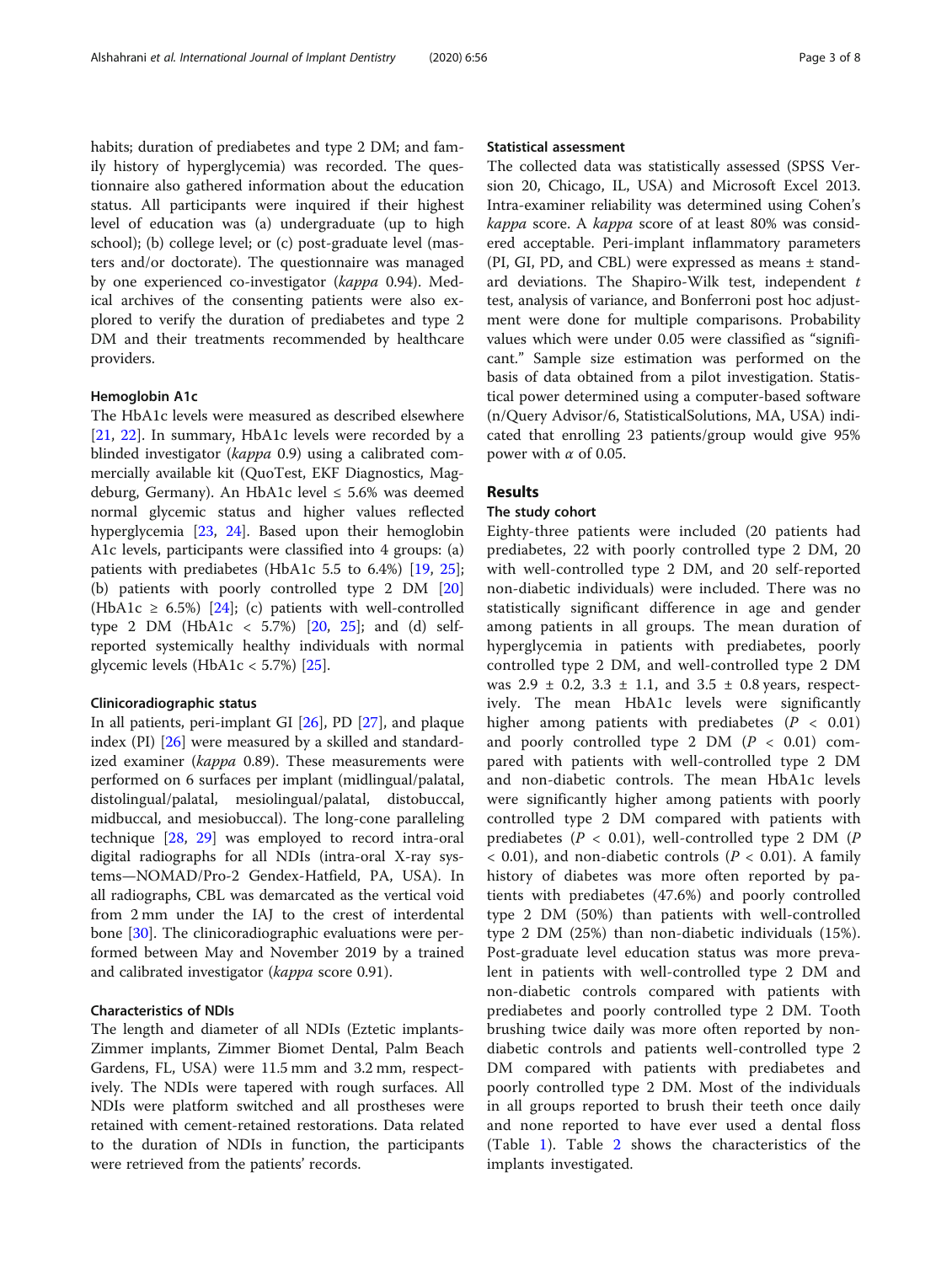<span id="page-3-0"></span>

| Table 1 Demographics of patients with prediabetes and type 2 diabetes mellitus and normoglycemic individuals |  |  |  |
|--------------------------------------------------------------------------------------------------------------|--|--|--|
|                                                                                                              |  |  |  |

| Parameters                                       | Patients with prediabetes | Patients with poorly<br>controlled type 2 DM | Patients with well-<br>controlled type 2 DM | Normoglycemic<br>individuals |
|--------------------------------------------------|---------------------------|----------------------------------------------|---------------------------------------------|------------------------------|
| Number of individuals                            | 25                        | 25                                           | 25                                          | 25                           |
| Gender (male:female)                             | 20:5                      | 22:3                                         | 18:7                                        | 19:6                         |
| Overall age in years (mean $\pm$ SD)             | 53.5 $\pm$ 4.5 years      | 52.7 $\pm$ 4.1 years                         | $48.6 \pm 0.8$                              | $52.5 \pm 4.4$ years         |
| Age of males in years (mean $\pm$ SD)            | 55.2 $\pm$ 3.3 years      | 54.6 $\pm$ 1.6 years                         | $50.3 \pm 1.2$ years                        | 54.8 $\pm$ 3.8 years         |
| Age of females in years (mean $\pm$ SD)          | 50.6 $\pm$ 2.5 years      | 49.5 $\pm$ 0.8 years                         | $45.5 \pm 0.8$ years                        | 48.1 $\pm$ 2.1 years         |
| HbA1c levels (mean $\pm$ SD)                     | $6.5 \pm 0.4$ %           | $8.8 \pm 0.2\%$                              | $4.7 \pm 0.3\%$                             | $4.4 \pm 0.2\%$              |
| Duration of prediabetes in years (mean $\pm$ SD) | $1.6 \pm 0.2$ years       | <b>NA</b>                                    | <b>NA</b>                                   | <b>NA</b>                    |
| Duration of type 2 DM in years (mean $\pm$ SD)   | NA.                       | $4.3 \pm 0.5$ years                          | $3.7 \pm 0.4$ years                         | <b>NA</b>                    |
| Family history of hyperglycemia (n) (%)          | 13 (52%)                  | 16 (64%)                                     | 5(20%)                                      | 3(12%)                       |
| Daily tooth brushing                             |                           |                                              |                                             |                              |
| Once daily $(n)$ $(\%)$                          | 17 (68%)                  | 20 (80%)                                     | 12 (48%)                                    | 14 (56%)                     |
| Twice daily $(n)$ $(%)$                          | 8 (32%)                   | 5(20%)                                       | 13 (52%)                                    | 11 (44%)                     |
| Dental flossing $(n)$ $(\%)$                     | None                      | None                                         | None                                        | None                         |

### Peri-implant clinicoradiographic parameters

The peri-implant PI, GI, PD, and mesiodistal CBL levels were significantly higher among patients with prediabetes ( $P < 0.01$ ) and poorly controlled type 2 DM ( $P$ < 0.01) compared with patients with well-controlled type 2 DM and non-diabetic controls. The peri-implant PI, GI, PD, and mesiodistal CBL levels were significantly higher among patients with poorly controlled type 2 DM  $(P < 0.01)$  compared with patients with prediabetes. There was no difference in PI, GI, PD, and mesiodistal CBL levels among patients with well-controlled type 2 DM and non-diabetic controls (Table [3](#page-4-0)). There was no influence of jaw location on clinicoradiographic parameters (Fig. [1](#page-4-0)a-d).

# **Discussion**

The reported results support previous studies  $[10-12,$  $[10-12,$  $[10-12,$  $[10-12,$  $[10-12,$ [31\]](#page-6-0) in which an impaired glycemic status (manifested prediabetic and type 2 diabetic patients with chronic hyperglycemia) was described as a significant risk factor of peri-implant mucositis and peri-implantitis. It is noteworthy that the depth of probing and crestal bone resorption on the mesiodistal surfaces of NDIs was nearly 10 times higher in type 2 diabetic patients with chronic hyperglycemia in relation to diabetic patients with optimal glycemic control and non-diabetic individuals. Moreover, clinicoradiographic parameters of periimplant soft tissue inflammation and CBL were worse type 2 diabetic patients with chronic hyperglycemia in contrast to prediabetic patients. The authors applaud the results reported in the study by Naujokat et al. [[13](#page-6-0)] which showed that under optimal glycemic control, implant therapy is predictable and safe, and the complication rates are comparable with those observed in systemically healthy individuals. From a pathophysiological aspect, studies [[17,](#page-6-0) [22,](#page-6-0) [32\]](#page-7-0) have shown that AGE-RAGE interactions and their accumulation in the oral and systemic tissues are higher in patients with chronic

Table 2 Characteristics of the narrow-diameter implants placed in patients with prediabetes and type 2 diabetes mellitus and normoglycemic individuals

| Implant features                                          | Patients with<br>prediabetes ( $n = 25$ ) | Patients with poorly<br>controlled type 2<br>DM $(n = 25)$ | Patients with well-controlled<br>type 2 DM $(n = 25)$ | Normoglycemic<br>individuals ( $n = 25$ ) |
|-----------------------------------------------------------|-------------------------------------------|------------------------------------------------------------|-------------------------------------------------------|-------------------------------------------|
| Number of implants (maxilla: mandible)                    | 25(13:12)                                 | 25(15:10)                                                  | 25(13:12)                                             | 25(14:11)                                 |
| Implant placement in relation to crestal bone             | Bone level                                | Bone level                                                 | Bone level                                            | Bone level                                |
| Duration of implants in function in years (mean $\pm$ SD) | $5.2 \pm 0.2$ years                       | $5.3 \pm 0.2$ years                                        | $5.3 \pm 0.3$ years                                   | $5.4 \pm 0.2$ years                       |
| Implant surface                                           | Moderately rough                          | Moderately rough                                           | Moderately rough                                      | Moderately rough                          |
| Implant geometry                                          | Platform switched                         | Platform switched                                          | Platform switched                                     | Platform switched                         |
| Insertion torque                                          | 30-35 Ncm                                 | 30-35 Ncm                                                  | 30-35 Ncm                                             | 30-35 Ncm                                 |
| Implant loading protocol                                  | Delayed loading                           | Delayed loading                                            | Delayed loading                                       | Delayed loading                           |
| Implant prosthesis retention                              | Cement retained                           | Cement retained                                            | Cement retained                                       | Cement retained                           |

Delayed loading: Implants were loaded 3 to 4 months after placement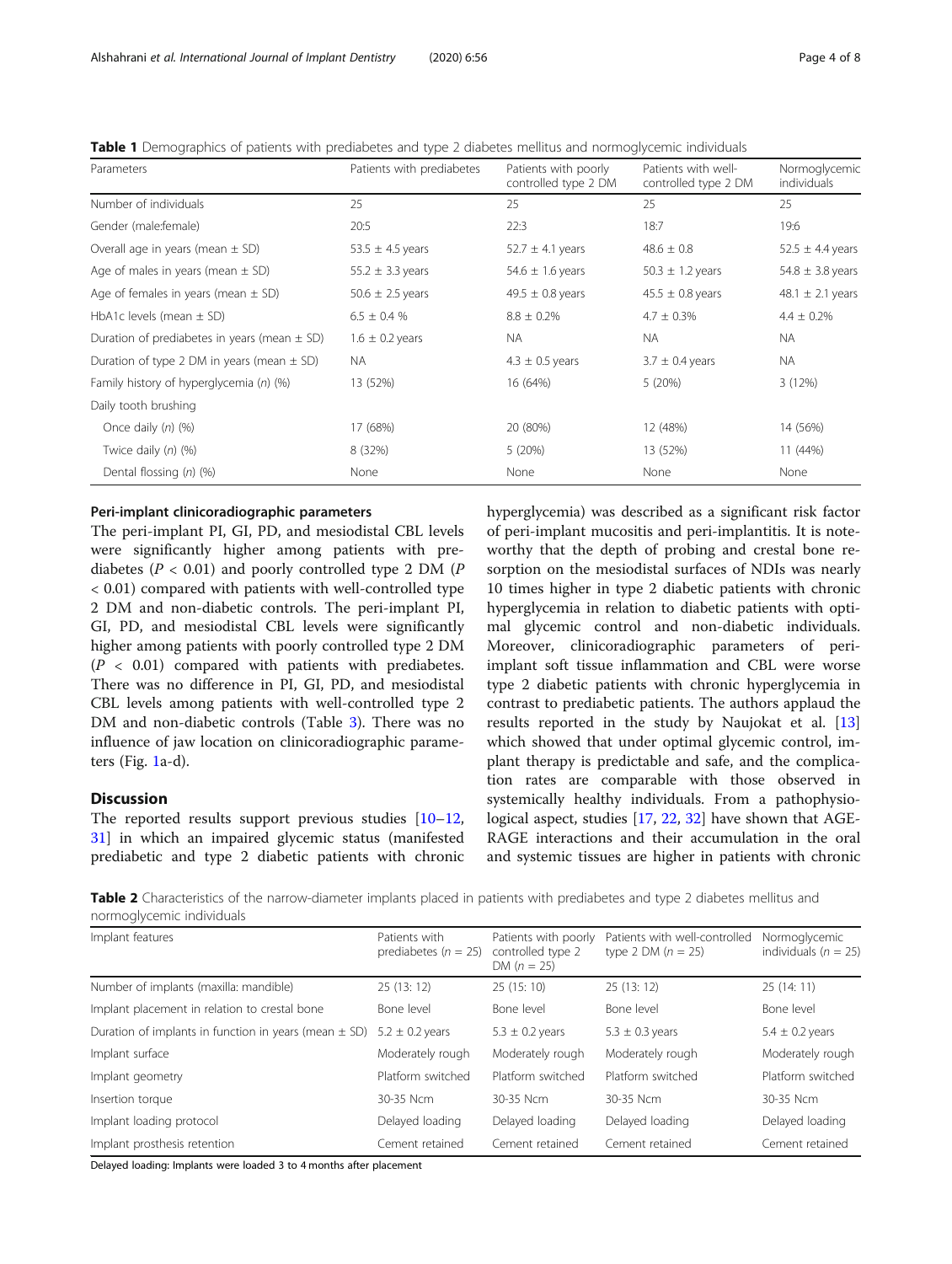| Patients with<br>prediabetes   | Patients with poorly<br>controlled type 2 DM | Patients with well-<br>controlled type 2 DM | Normoglycemic<br>individuals |
|--------------------------------|----------------------------------------------|---------------------------------------------|------------------------------|
| $2.8 + 0.2$                    | $3 + 0.3$                                    | $0.6 + 0.2$                                 | $0.4 + 0.1$                  |
| $3 + 0.2$                      | $3.3 + 0.4$                                  | $0.8 + 0.2$                                 | $0.5 + 0.2$                  |
| $4.1 + 0.3$ mm <sup>*</sup>    | $4.5 + 0.4$ mm <sup>*</sup>                  | $1.4 + 0.2$ mm                              | $1.2 + 0.3$ mm               |
| $3.5 + 0.2$ mm <sup>*</sup>    | $4.7 + 0.2$ mm <sup>*</sup>                  | $1.4 + 0.08$ mm                             | $0.8 \pm 0.05$ mm            |
| $3.6 \pm 0.08$ mm <sup>*</sup> | $4.5 + 0.3$ mm <sup>*</sup>                  | $1.2 \pm 0.07$ mm                           | $0.7 + 0.06$ mm              |
|                                |                                              |                                             |                              |

<span id="page-4-0"></span>Table 3 Peri-implant gingival index, probing depth, and mesiodistal crestal bone loss among patients with prediabetes and type 2 diabetes mellitus and normoglycemic individuals

DM diabetes mellitus, SD standard deviation

\*Compared with patients with well-controlled type 2 DM ( $P < 0.01$ ) and normoglycemic individuals ( $P < 0.01$ )

hyperglycemia. The AGE-RAGE interactions have also been associated with an increased production of inflammatory cytokines (such as TNF- $\alpha$  and IL-1 $\beta$ ) in the tissues that in turn worsen gingival inflammation and increase the activity of osteoclasts [[33](#page-7-0)–[35\]](#page-7-0). This is an explanation for the increased peri-implant GI, PD, and CBL among hyperglycemic patients than non-diabetic patients and patients with well-controlled type 2 DM. With reference to the results presented in Table 3, it is noteworthy that in patients with prediabetes and poorly controlled type 2 DM, there was no significant difference in plaque index, and on average, all patients with wellcontrolled type 2 DM had plaque indices, which were comparable with those among patients without type 2 DM (normoglycemic systemically healthy controls). Indeed, poor plaque control is a risk factor od periimplant diseases [[36\]](#page-7-0); however, based upon the results obtained, it seems that a state of chronic hyperglycemia is associated with an increased PI in susceptible patient, which in turn makes them more vulnerable to bone loss. Despite having hyperglycemia, HbA1c levels in prediabetic patients (approximately 6%) were significantly lower than those among patients with poorly controlled type 2 DM (approximately 10%). It is therefore anticipated that the accumulation of AGE and production of inflammatory cytokines occur at a slower pace in patients with prediabetes than patients with poorly controlled type 2 DM. This seems to be an explanation for the significantly poorer PI, GI, PD, and CBL in type 2 diabetic patients with chronic hyperglycemia than prediabetic patients. Previous studies [\[18](#page-6-0), [37\]](#page-7-0) on standard diameter ( $\geq 4$  mm) implants have shown that dental implant diabetics can remain functionally and esthetically stable in a manner similar to medially healthy patients provided glycemic levels are strictly controlled. In other words, implant dimensions do not bar the occurrence of

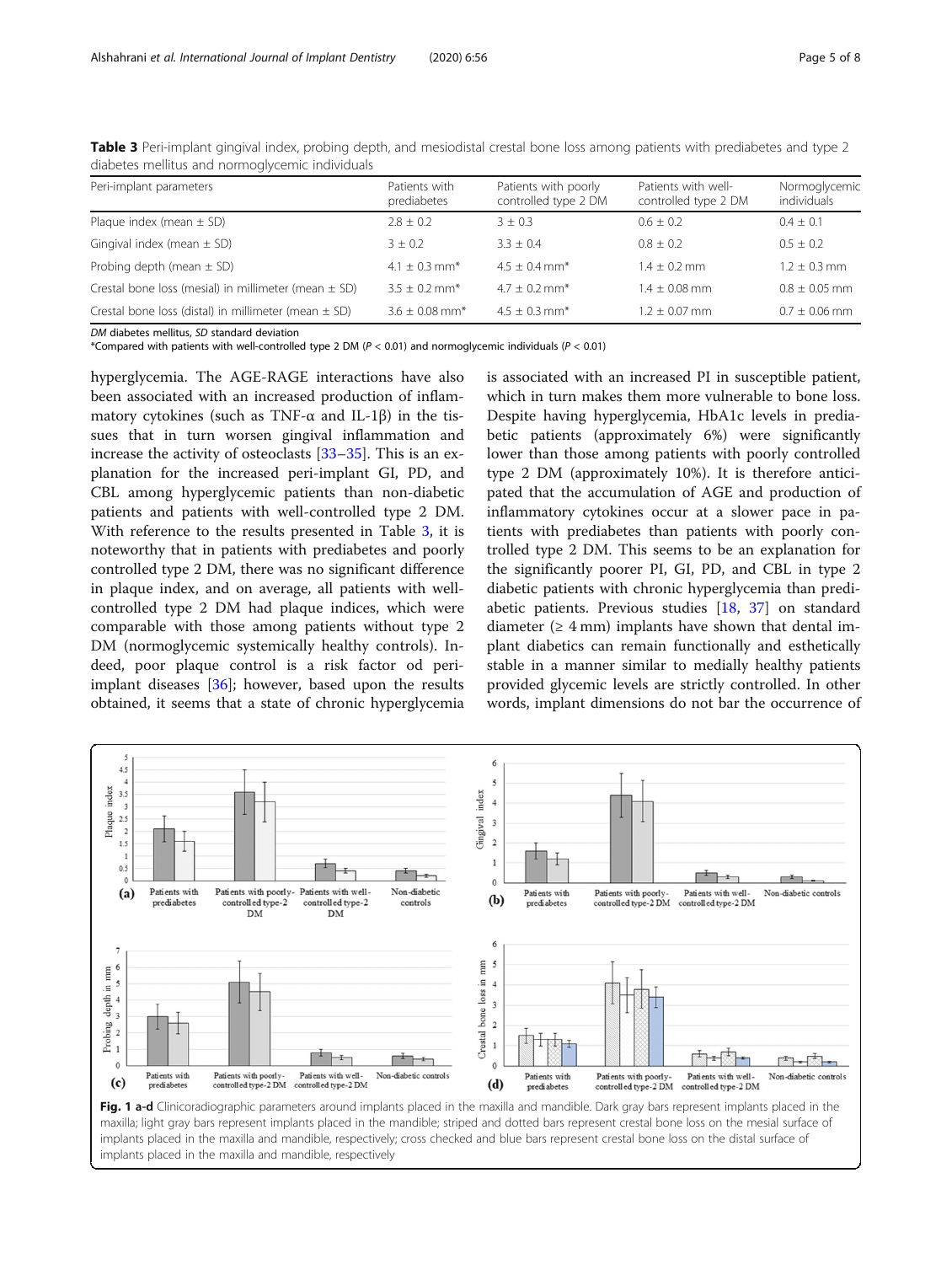<span id="page-5-0"></span>peri-implant diseases in patients with an impaired glycemic level. Moreover, according to Oates et al. [\[37](#page-7-0)], mechanical implant stability or integration in bone is associated with glycemic control diabetic patients. Although assessment of the mechanical stability of implants in the study groups was out of scope of the present study, it is hypothesized that the mechanical stability of implants in type 2 diabetics with chronic hyperglycemia is poorer in contrast to prediabetic subjects and diabetic individuals having optimal glycemic control. Further studies with long-term follow-up (at least of 5 years) are needed to this hypothesis.

Bone density varies between the maxilla and mandible. The posterior maxilla comprises of type IV (soft bone) bone has a lower bone density compared with the posterior mandible due the presence of trabecular bone [[38\]](#page-7-0). In the present study, NDIs were placed in the posterior maxilla and mandible and it was anticipated that there would be a difference in CBL around NDIs placed in the posterior maxilla and mandible. However, our results showed no statistically significant difference in peri-implant clinicoradiographic parameters around NDIs placed in the maxilla and mandible within each study group (Fig. [1](#page-4-0)a-d). The only explanation for this result is that nearly 70% of the implants in each group were placed in the mandible. In case there were increased yet statistically comparable numbers of NDIs placed in the maxilla and mandible in each group, a difference in mesiodistal CBL around NDIs in each group could be expected. Further studies are needed in this context.

Based upon evidence from previous studies, a family history of diabetes is more often reported by patients with DM as compared to non-diabetic individuals. The authors of the present study support these results as approximately 50% of patients with prediabetes and poorly controlled type 2 DM stated that their immediate family members (father or mother or both) had DM as compared to non-diabetic patients. However, an interesting finding was that a family history of DM was less often reported by patients with well-controlled type 2 DM in contrast to patients with prediabetes and poorly controlled type 2 DM. It has been reported that an underprivileged education status and poor health literacy and poor are significant risk factors of hyperglycemia among patients with type 2 DM [\[39,](#page-7-0) [40\]](#page-7-0). The authors applaud these studies [\[39](#page-7-0), [40](#page-7-0)] as the level of attained education was higher in patients with well-controlled type 2 DM (60%) than prediabetic individuals (19%) and patients with poorly controlled type 2 DM ( $\sim$  14%). It is worth mentioning that more than 50% of the non-diabetic controls and patients with well-controlled type 2 DM reported to brush their teeth twice daily compared with individuals with prediabetes and poorly controlled type 2

DM. It is speculated that an advanced education status and health literacy played a positive role in compelling these individuals to take care of their oral hygiene status compared with patients with poorly controlled type 2 DM and prediabetes. The authors recommended that community-based health awareness programs should routinely be conducted to educate the general public about the detrimental effects of hyperglycemia on overall health and the benefits of routine oral hygiene maintenance toward the attainment of a superior quality of life.

One limitation of the present study is that most of the implants were placed in the posterior mandible. Moreover, tobacco smokers and individuals using ST products were excluded. Furthermore, the mechanical stability of NDIs was not assessed within and among the study groups. We hypothesize that the severity of peri-implant diseases is worse in hyperglycemic smokers and ST chewers compared with non-diabetic individuals not using any form of tobacco product. Further studies are needed to test this hypothesis.

#### Conclusion

Chronic hyperglycemia increases the risk of peri-implant diseases around NDIs.

#### Supplementary information

Supplementary information accompanies this paper at [https://doi.org/10.](https://doi.org/10.1186/s40729-020-00255-1) [1186/s40729-020-00255-1](https://doi.org/10.1186/s40729-020-00255-1).

Additional file 1. STROBE Statement—checklist of items that should be included in reports of observational studies.

#### Abbreviations

AGEs: Advanced glycation endproducts; CBL: Crestal bone loss; DM: Diabetes mellitus; GI: Gingival index; IAJ: Implant abutment junction; IL: Interleukin; NDIs: Narrow diameter implants; PD: Probing depth; PI: Plaque index; RAGE: Receptors for advanced glycation endproducts; ST: Smokeless tobacco; TNF-alpha: Tumor necrosis factor alpha

#### Acknowledgements

The authors extend their sincere appreciation to the Deanship of Scientific research at King Saud University, Riyadh, Saudi Arabia, for funding this work through reseach group No: RG-1438-075.

#### Authors' contributions

AS performed the clinical examinations, compiled results, revised manuscript; MAlD performed the radiological examinations; SA administered the questionnaire to the participants; SAM administered the questionnaire; NA assessed patients, compiled results, and revised manuscript; OA assessed patients, compiled results, and revised manuscript; TA measured the hemoglobin A1c levels; FV performed the statistical analysis. All authors wrote, read, and revised the manuscript prior to submission. The author(s) read and approved the final manuscript.

#### Funding

The authors extend their appreciation to the Deanship of Scientific Research at King Saud University, Riyadh, Saudi Arabia, for funding this work through research group No: RG-1438-075.

#### Availability of data and materials

The datasets related to the current study are available from the corresponding author on reasonable request.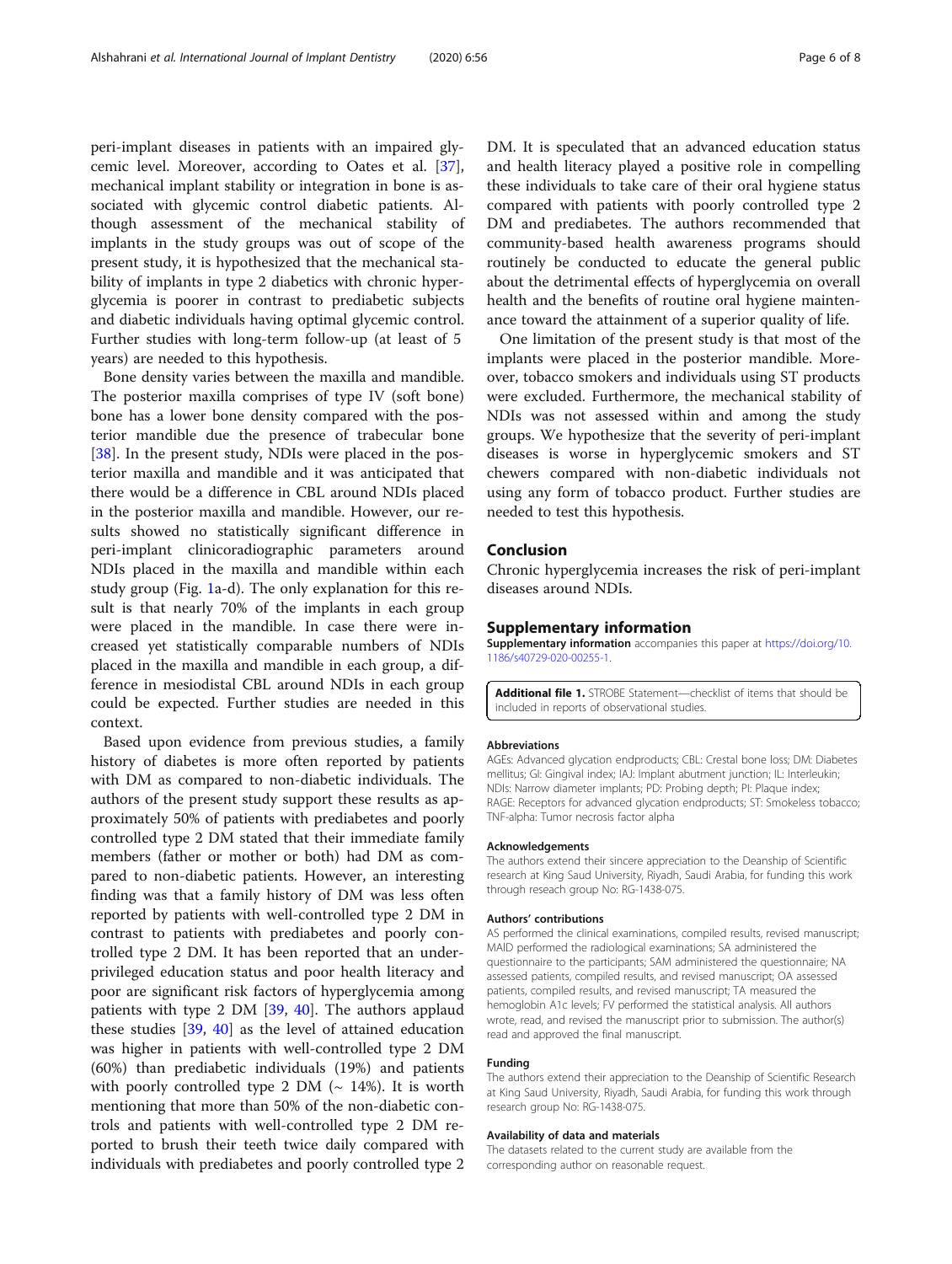### <span id="page-6-0"></span>Ethics approval and consent to participate

The study was designed, conducted, and reported following the Consolidation Standards of Reporting Trials statement. The present study was performed following guidelines recognized by the Declaration of Helsinki as revised in 2013 for experimentation involving human patients. Ethical approval was obtained from the ethics research committee of center for specialist dental practice and clinical research, Saudi Arabia (UDCRC/019- 12). Withdrawal was inconsequential. Signing the consent form was mandatory for all individuals.

#### Consent for publication

Written consent to publish was obtained from all individuals/participants.

#### Competing interests

Abdulllah Alshahrani, Modhi Al Deeb, Saad Alresayes, Sameer A Mokeem, Nawwaf Al-Hamoudi, Osama Alghamdi, Fahim Vohra, and Tariq Abduljabbar state that there are no conflicts of interest related to the present study. The authors are not affiliated or received benefits from the companies mentioned in this study.

#### Author details

<sup>1</sup>Department of Prosthetic Dental Science, College Of Dentistry, King Saud University, Riyadh, Saudi Arabia. <sup>2</sup>Department of Periodontics and Community Dentistry, King Saud University, Riyadh, Saudi Arabia. <sup>3</sup>Department of Oral and Maxillofacial Surgery, College Of Dentistry, King Saud University, Riyadh, Saudi Arabia.

# Received: 23 May 2020 Accepted: 27 August 2020

#### References

- 1. Schiegnitz E, Al-Nawas B. Narrow-diameter implants: a systematic review and meta-analysis. Clin Oral Implants Res. 2018;29(Suppl 16):21–40 [https://1](https://10.0.4.87/clr.13272) [0.1111/clr.13272](https://10.0.4.87/clr.13272).
- 2. Assaf A, Saad M, Daas M, Abdallah J, Abdallah R. Use of narrow-diameter implants in the posterior jaw: a systematic review. Implant Dent. 2015;24(3): 294–306 [https://10.1097/id.0000000000000238.](https://10.0.4.73/id.0000000000000238)
- Klein MO, Schiegnitz E, Al-Nawas B. Systematic review on success of narrowdiameter dental implants. Int J Oral Maxillofac Implants 2014;29 Suppl; 43- 54. [https://10.11607/jomi.2014suppl.g1.3.](https://10.0.45.87/jomi.2014suppl.g1.3)
- 4. Chang YY, Kim SH, Park KO, Yun JH. Evaluation of a reverse-tapered design on the osseointegration of narrow-diameter implants in beagle dogs: a pilot study. Int J Oral Maxillofac Implants. 2016;31(3):611–20 [https://10.11607/](https://10.0.45.87/jomi.4260) [jomi.4260](https://10.0.45.87/jomi.4260).
- 5. Alrabiah M. Comparison of survival rate and crestal bone loss of narrow diameter dental implants versus regular dental implants: a systematic review and meta-analysis. J Investig Clin Dent. 2019;10(1):e12367 [https://1](https://10.0.4.87/jicd.12367) [0.1111/jicd.12367.](https://10.0.4.87/jicd.12367)
- 6. Alasqah M, Mokeem S, Alrahlah A, et al. Periodontal parameters in prediabetes, type 2 diabetes mellitus, and non-diabetic patients. Braz Oral Res. 2018;32:e81 [https://10.1590/1807-3107bor-2018.vol32.0081.](https://10.0.6.54/1807-3107bor-2018.vol32.0081)
- 7. Alrabiah M, Alrahlah A, Al-Hamdan RS, Al-Aali KA, Labban N, Abduljabbar T. Survival of adjacent-dental-implants in prediabetic and systemically healthy subjects at 5-years follow-up. Clin Implant Dent Relat Res. 2019;21(2):232–7 [https://10.1111/cid.12715](https://10.0.4.87/cid.12715).
- 8. Javed F, Näsström K, Benchimol D, Altamash M, Klinge B, Engström PE. Comparison of periodontal and socioeconomic status between subjects with type 2 diabetes mellitus and non-diabetic controls. J Periodontol. 2007; 78(11):2112–9 [https://10.1902/jop.2007.070186](https://10.0.7.110/jop.2007.070186).
- 9. Al Amri MD, Abduljabbar TS, Al-Kheraif AA, Romanos GE, Javed F. Comparison of clinical and radiographic status around dental implants placed in patients with and without prediabetes: 1-year follow-up outcomes. Clin Oral Implants Res. 2017;28(2):231–5 [https://1](https://10.0.4.87/clr.12788) [0.1111/clr.12788.](https://10.0.4.87/clr.12788)
- 10. Alasqah MN, Alrabiah M, Al-Aali KA, et al. Peri-implant soft tissue status and crestal bone levels around adjacent implants placed in patients with and without type-2 diabetes mellitus: 6 years follow-up results. Clin Implant Dent Relat Res. 2018;20(4):562–8 [https://10.1111/](https://10.0.4.87/cid.12617) [cid.12617](https://10.0.4.87/cid.12617).
- 11. Al-Shibani N, Al-Aali KA, Al-Hamdan RS, Alrabiah M, Basunbul G, Abduljabbar T. Comparison of clinical peri-implant indices and crestal bone levels

around narrow and regular diameter implants placed in diabetic and nondiabetic patients: a 3-year follow-up study. Clin Implant Dent Relat Res. 2019;21(2):247–52 [https://10.1111/cid.12712.](https://10.0.4.87/cid.12712)

- 12. Mokeem S, Alfadda SA, Al-Shibani N, et al. Clinical and radiographic periimplant variables around short dental implants in type 2 diabetic, prediabetic, and non-diabetic patients. Clin Implant Dent Relat Res. 2019; 21(1):60–5 [https://10.1111/cid.12691](https://10.0.4.87/cid.12691).
- 13. Naujokat H, Kunzendorf B, Wiltfang J. Dental implants and diabetes mellitusa systematic review. Int J Implant Dent. 2016;2(1):5 [https://10.1186/s40729-](https://10.0.4.162/s40729-016-0038-2) [016-0038-2](https://10.0.4.162/s40729-016-0038-2).
- 14. Katz J, Wallet S, Cha S. Periodontal disease and the oral-systemic connection: "is it all the RAGE?". Quintessence Int. 2010;41(3):229–37.
- 15. Katz J, Yoon TY, Mao S, Lamont RJ, Caudle RM. Expression of the receptor of advanced glycation end products in the gingival tissue of smokers with generalized periodontal disease and after nornicotine induction in primary gingival epithelial cells. J Periodontol. 2007;78(4):736–41 [https://10.1902/](https://10.0.7.110/jop.2007.060381) [jop.2007.060381](https://10.0.7.110/jop.2007.060381).
- 16. Quintero DG, Winger JN, Khashaba R, Borke JL. Advanced glycation endproducts and rat dental implant osseointegration. J Oral Implantol. 2010; 36(2):97–103 [https://10.1563/aaid-joi-d-09-00032.](https://10.0.6.27/aaid-joi-d-09-00032)
- 17. Alrabiah M, Al-Aali KA, Al-Sowygh ZH, Binmahfooz AM, Mokeem SA, Abduljabbar T. Association of advanced glycation end products with peri-implant inflammation in prediabetes and type 2 diabetes mellitus patients. Clin Implant Dent Relat Res. 2018;20(4):535–40 [https://10.1111/](https://10.0.4.87/cid.12607) [cid.12607](https://10.0.4.87/cid.12607).
- 18. Javed F, Romanos GE. Impact of diabetes mellitus and glycemic control on the osseointegration of dental implants: a systematic literature review. J Periodontol. 2009;80(11):1719–30 [https://10.1902/jop.2009.090283](https://10.0.7.110/jop.2009.090283).
- 19. Olson DE, Rhee MK, Herrick K, Ziemer DC, Twombly JG, Phillips LS. Screening for diabetes and pre-diabetes with proposed A1C-based diagnostic criteria. Diabetes Care. 2010;33(10):2184–9 [https://10.2337/dc10-](https://10.0.9.33/dc10-0433) [0433](https://10.0.9.33/dc10-0433).
- 20. Stadler M, Frohlich-Reiterer E, Prager R. Type 2 Diabetes mellitus-screening and prevention: update 2016. Wien Klin Wochenschr. 2016;128(Suppl 2): S41–4 [https://10.1007/s00508-016-0971-3.](https://10.0.3.239/s00508-016-0971-3)
- 21. Akram Z, Alqahtani F, Alqahtani M, Al-Kheraif AA, Javed F. Levels of advanced glycation end products in gingival crevicular fluid of chronic periodontitis patients with and without type-2 diabetes mellitus. J Periodontol. 2019; [https://10.1002/jper.19-0209](https://10.0.3.234/jper.19-0209).
- 22. Al-Sowygh ZH, Ghani SMA, Sergis K, Vohra F, Akram Z. Peri-implant conditions and levels of advanced glycation end products among patients with different glycemic control. Clin Implant Dent Relat Res. 2018;20(3):345– 51 [https://10.1111/cid.12584](https://10.0.4.87/cid.12584).
- 23. Kilpatrick ES, Bloomgarden ZT, Zimmet PZ. International expert committee report on the role of the A1C assay in the diagnosis of diabetes: response to the International Expert Committee. Diabetes Care. 2009;32(12):e159 author reply e60. [https://10.2337/dc09-1231](https://10.0.9.33/dc09-1231).
- 24. Sherwani SI, Khan HA, Ekhzaimy A, Masood A, Sakharkar MK. Significance of HbA1c test in diagnosis and prognosis of diabetic patients. Biomark Insights. 2016;11:95–104 [https://10.4137/bmi.S38440.](https://10.0.16.41/bmi.S38440)
- 25. Li G, Han L, Wang Y, et al. Evaluation of ADA HbA1c criteria in the diagnosis of pre-diabetes and diabetes in a population of Chinese adolescents and young adults at high risk for diabetes: a cross-sectional study. BMJ Open. 2018;8(8):e020665 [https://10.1136/](https://10.0.4.112/bmjopen-2017-020665) [bmjopen-2017-020665.](https://10.0.4.112/bmjopen-2017-020665)
- 26. Loe H. The gingival index, the plaque index and the retention index systems. J Periodontol 1967;38(6):610-6. [https://10.1902/jop.1967.38.6.610.](https://10.0.7.110/jop.1967.38.6.610)
- 27. Armitage GC, Svanberg GK, Loe H. Microscopic evaluation of clinical measurements of connective tissue attachment levels. J Clin Periodontol. 1977;4(3):173–90.
- 28. Updegrave WJ. The paralleling extension-cone technique in intraoral dental radiography. Oral Surg Oral Med Oral Pathol. 1951;4(10):1250–61.
- 29. Khocht A, Janal M, Harasty L, Chang KM. Comparison of direct digital and conventional intraoral radiographs in detecting alveolar bone loss. J Am Dent Assoc. 2003;134(11):1468–75.
- 30. Javed F, Al-Kheraif AA, Al Amri MD, et al. Periodontal parameters and whole salivary cytokine profiles among habitual gutka chewers and non-chewers. J Periodontol. 2015;86(5):689–95 [https://10.1902/jop.2](https://10.0.7.110/jop.2015.140556) [015.140556.](https://10.0.7.110/jop.2015.140556)
- 31. Abduljabbar T, Al-Sahaly F, Al-Kathami M, Afzal S, Vohra F. Comparison of periodontal and peri-implant inflammatory parameters among